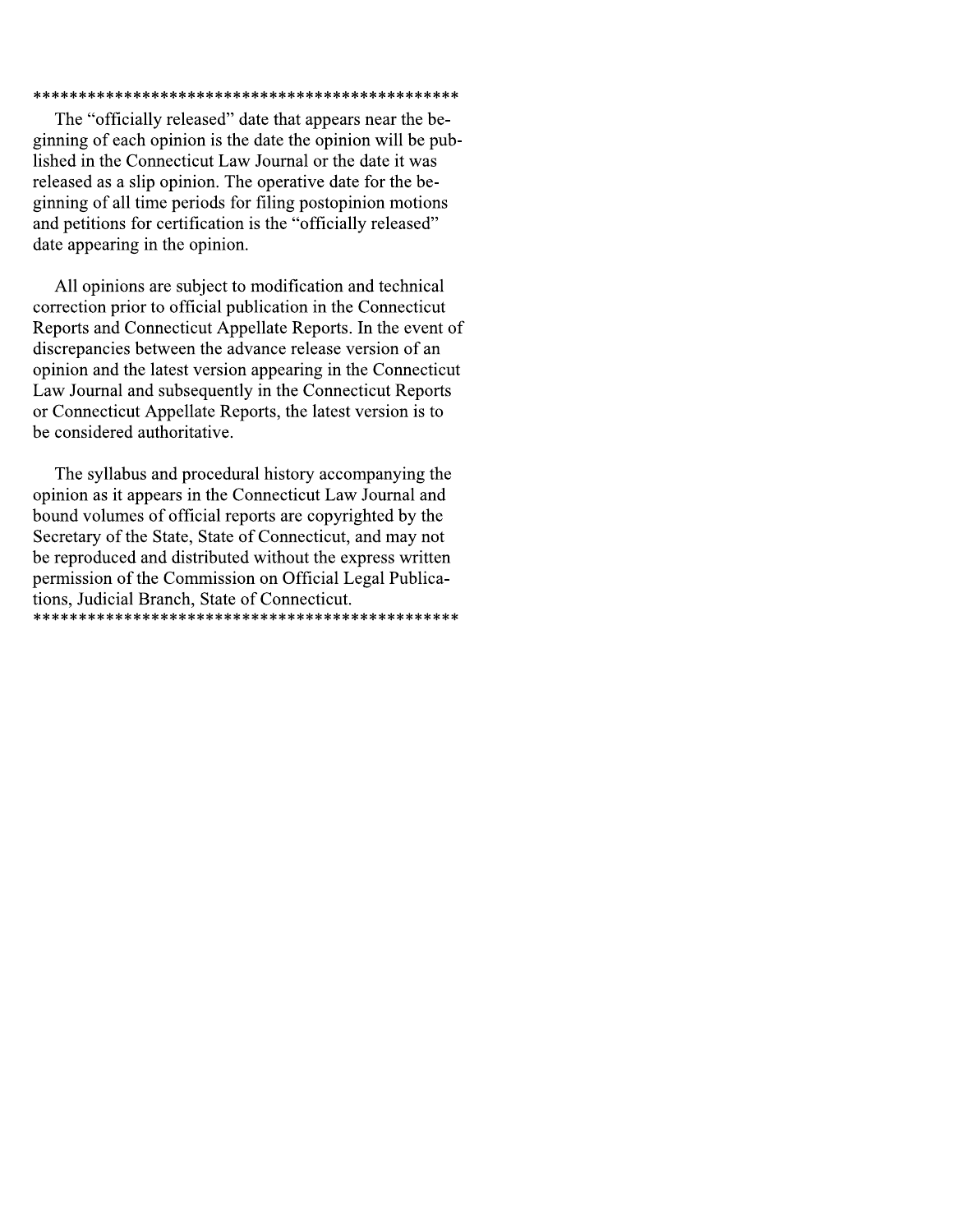# JAMIE PRONOVOST *v.* MARISA TIERNEY (AC 38572)

#### Alvord, Prescott and Bear, Js.

### *Syllabus*

The plaintiff, P, a resident of Connecticut, sought to recover damages from the defendant, T, a nonresident of Connecticut, arising from a motor vehicle accident in Maryland caused by the defendant's alleged negligence. The trial court granted the defendant's motion to dismiss on the ground that the relevant long arm statute (§ 52-59b [a] [3] [B]), which confers personal jurisdiction over a nonresident individual with respect to a cause of action arising from a tortious act outside Connecticut that causes injury to a person or property in Connecticut, did not provide personal jurisdiction over the defendant based on the facts alleged in the amended complaint and the facts evidenced in the record. The court concluded that there was no evidence that the defendant, who the plaintiff claimed maintained a calligraphy and graphic design business engaged in interstate commerce, derived any revenue from Connecticut residents and no evidence that the defendant had earned enough revenue in Connecticut to have a commercial impact in the forum. On the plaintiff's appeal to this court, *held* that the plaintiff could not prevail on his claim that the trial court erred in its application of  $\S 52-59b$  (a) (3) (B) because the statute only required that the defendant derived substantial revenue from interstate commerce, and did not additionally require that the defendant derived substantial revenue from Connecticut: this court was bound by our Supreme Court's interpretation of the term ''substantial revenue'' in *Ryan* v. *Cerullo* (282 Conn. 109), as sufficient revenue to indicate a commercial impact in the forum state, and the plaintiff here did not allege, and did not produce any evidence in support of his opposition to the defendant's motion to dismiss, that the defendant derived substantial revenue from Connecticut residents, and, therefore, § 52-59b (a) (3) (B) did not authorize the assertion of jurisdiction over the defendant; moreover, the plaintiff's proposed interpretation of § 52- 59b (a) (3) (B) would have placed the statute in constitutional jeopardy because the due process clause of the fourteenth amendment to the United States constitution protects an individual's liberty interest in not being subject to binding judgments of a forum with which he or she had established no meaningful contacts, ties, or relations, and, in the present case, there was no evidence that the defendant derived any revenue from Connecticut, and the motor vehicle accident was the only interaction between the parties upon which the plaintiff relied for the establishment of personal jurisdiction inConnecticut overthe defendant.

#### Argued March 15—officially released July 4, 2017

(Appeal from Superior Court, judicial district of Waterbury, Shapiro, J.)

### *Procedural History*

Action to recover damages for the defendant's alleged negligence, and for other relief, brought to the Superior Court in the judicial district of Waterbury, where the court, *Shapiro*, *J.*, granted the defendant's motion to dismiss and rendered judgment thereon, from which the plaintiff appealed to this court. *Affirmed*.

## *Matthew Julian Forrest*, for the appellant (plaintiff).

*Thomas S. Lambert,* with whom, on the brief, was *Robert O. Hickey*, for the appellee (defendant).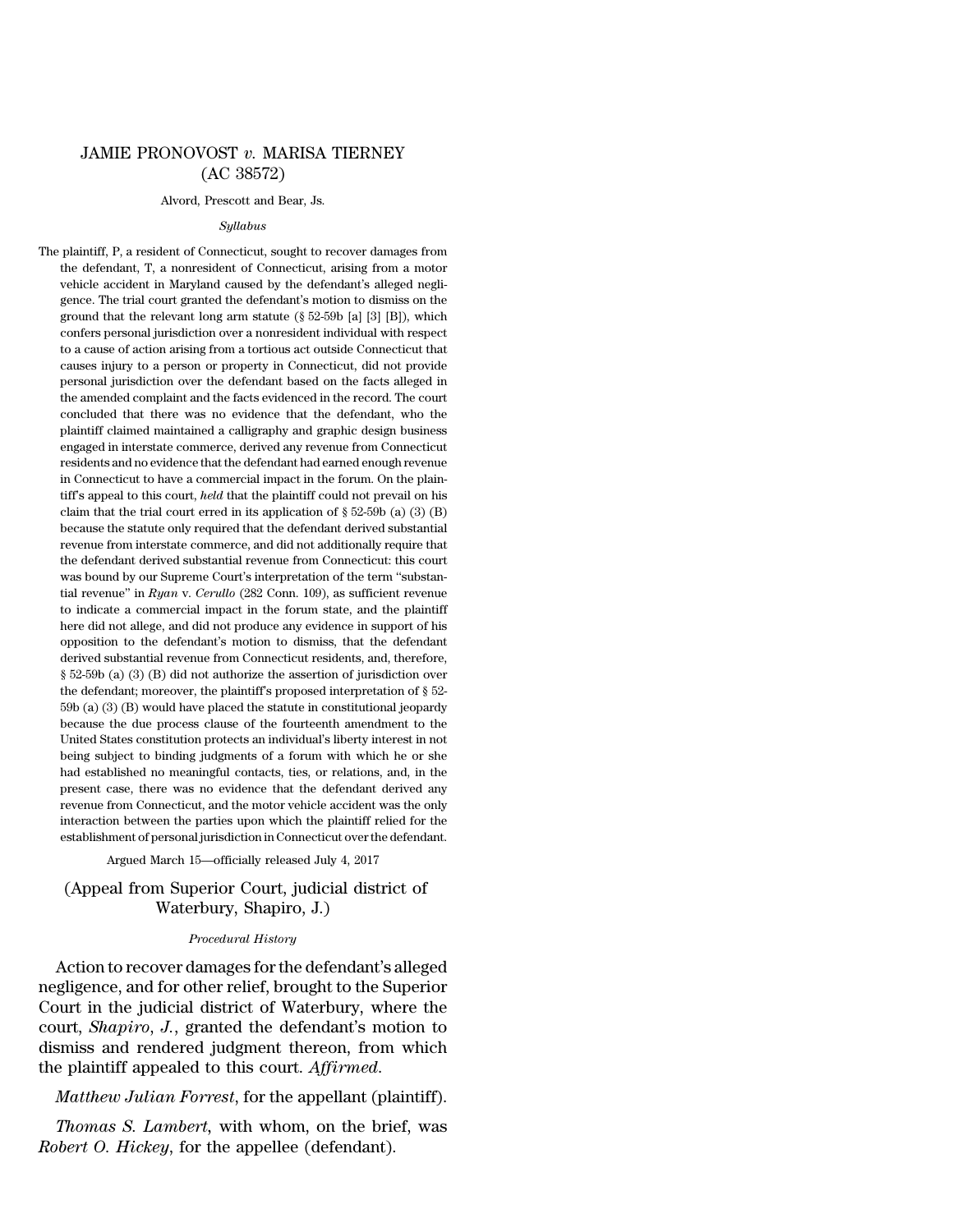## *Opinion*

BEAR, J. The plaintiff, Jamie Pronovost, appeals from the judgment of the trial court dismissing his single count, amended complaint, in which he alleged negligence against the defendant, Marisa Tierney, arising from a motor vehicle collision in Maryland. The court dismissed the plaintiff's complaint against the defendant, a nonresident of Connecticut at the time that the action was commenced, $\frac{1}{1}$  after determining that the relevant long arm statute, General Statutes § 52-59b (a) (3) (B), did not provide jurisdiction over the defendant based on the facts alleged in the complaint and in an affidavit filed by the defendant in her reply to the plaintiff's memorandum in opposition to the motion to dismiss. On appeal, the plaintiff claims that the court erred in its application of  $\S 52-59b$  (a) (3) (B) to the facts as pleaded in this case. We affirm the judgment of the court.

The following facts, as alleged in the plaintiff's com $plaint<sub>i</sub><sup>2</sup>$  and procedural history are relevant to the resolution of this appeal. The plaintiff, a Connecticut resident, commenced this action in Connecticut against the defendant on April 9, 2015. In the complaint, the plaintiff alleged that, on September 13, 2013, the defendant, while operating a motor vehicle, collided with the rear end of the plaintiff's vehicle in Maryland. The defendant's conduct or actions caused the damages to the plaintiff's vehicle in that she (1) was inattentive because she failed to a keep reasonable and prudent lookout for other vehicles on the road; (2) failed to operate the vehicle under reasonable and proper control to enable her to avoid causing damage to the plaintiff's vehicle; and (3) failed to operate her vehicle as a reasonably prudent person would have under the circumstances. The collision caused damages to the plaintiff's vehicle and a corresponding diminution in value to the automobile. The plaintiff sought \$4737 plus interest from the time of the accident, as well as costs, fees, and other consequential damages.

On July 2, 2015, the defendant filed a motion to dismiss the plaintiff's complaint, arguing that the court lacked personal jurisdiction over her under § 52-59b and that the exercise of jurisdiction would violate the due process clause of the fourteenth amendment to the United States constitution. The plaintiff countered in his memorandum of law in opposition to the motion that the court had personal jurisdiction under § 52-59b (a) (3) (B), and he provided evidence purporting to establish that the defendant had maintained a calligraphy and graphic design business engaged in interstate commerce. In reply, the defendant argued, inter alia, that the plaintiff had failed to allege or provide evidence that she derived ''substantial revenue from interstate . . . commerce" under  $\S 52-59b$  (a) (3) (B), as that phrase was defined by our Supreme Court in *Ryan* v.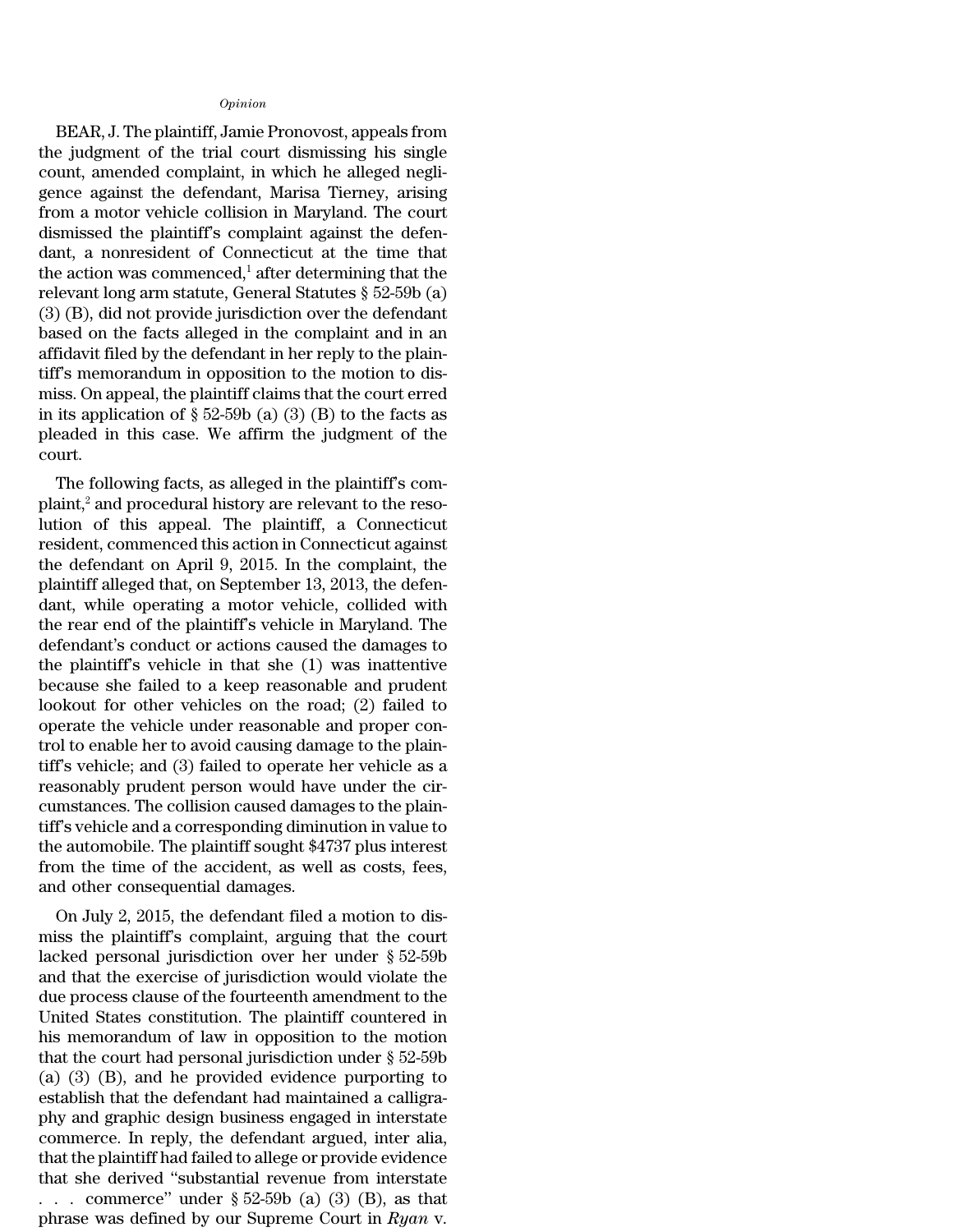*Cerullo*, 282 Conn. 109, 124–25, 918 A.2d 867 (2007), because there was no allegation or evidence that she had derived any revenue from Connecticut.

The court heard argument on October 26, 2015. On October 28, 2015, the court issued its memorandum of decision granting the defendant's motion to dismiss. After setting forth the substantial revenue requirement under *Ryan*, the court determined that there was no evidence that the defendant derived any revenue from Connecticut residents. Additionally, the court determined that there was no evidence showing that the defendant earned enough revenue from Connecticut to have a commercial impact in the forum. Accordingly, the court granted the defendant's motion to dismiss. This appeal followed.

Before addressing the plaintiff's claim on appeal, we set forth the applicable standard of review. ''The standard of review for a court's decision on a motion to dismiss is well settled. A motion to dismiss tests, inter alia, whether, on the face of the record, the court is without jurisdiction. . . . [O]ur review of the court's ultimate legal conclusion and resulting [determination] of the motion to dismiss will be de novo. . . . When a . . . court decides a jurisdictional question raised by a pretrial motion to dismiss, it must consider the allegations of the complaint in their most favorable light. . . . In this regard, a court must take the facts to be those alleged in the complaint, including those facts necessarily implied from the allegations, construing them in a manner most favorable to the pleader.'' (Internal quotation marks omitted.) *Gold* v. *Rowland*, 296 Conn. 186, 200–201, 994 A.2d 106 (2010).

''When a defendant challenges personal jurisdiction in a motion to dismiss, the court must undertake a two part inquiry to determine the propriety of its exercising such jurisdiction over the defendant. The trial court must first decide whether the applicable state [long arm] statute authorizes the assertion of jurisdiction over the [defendant]. If the statutory requirements [are] met, its second obligation [is] then to decide whether the exercise of jurisdiction over the [defendant] would violate constitutional principles of due process.'' (Internal quotation marks omitted.) *Cogswell* v. *American Transit Ins. Co.*, 282 Conn. 505, 514–15, 923 A.2d 638 (2007). ''Only if we find the [long arm] statute to be applicable do we reach the question whether it would offend due process to assert jurisdiction.'' (Internal quotation marks omitted.) *Matthews* v. *SBA, Inc.*, 149 Conn. App. 513, 543, 89 A.3d 938, cert. denied, 312 Conn. 917, 94 A.3d 642 (2014).

''The motion to dismiss . . . admits all facts which are well pleaded, invokes the existing record and must be decided upon that alone.'' (Internal quotation marks omitted.) *Gold* v. *Rowland*, supra, 296 Conn. 201. The court may also consider undisputed facts evidenced in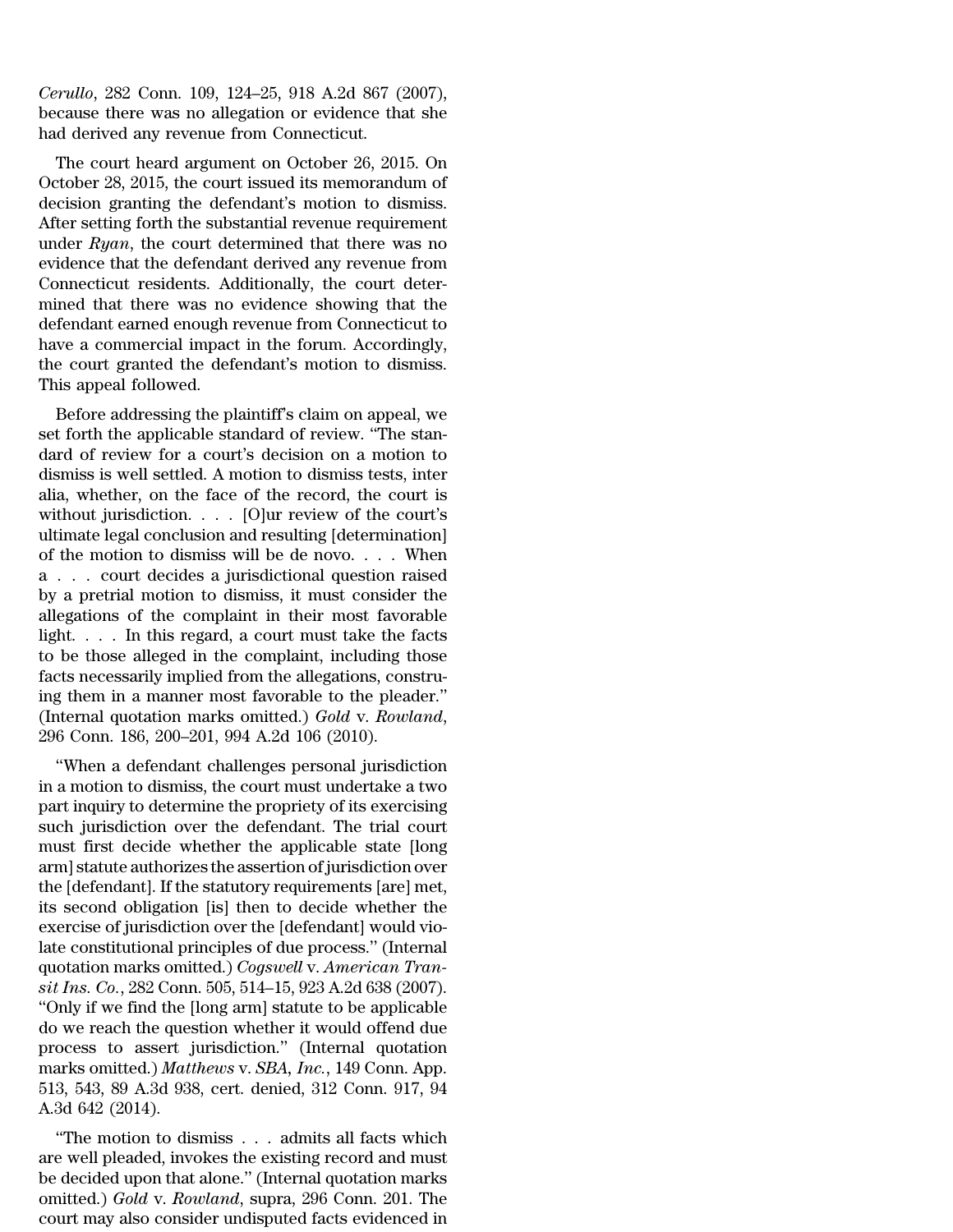the record established by affidavits submitted in support or opposition, other types of undisputed evidence, and/or public records of which judicial notice may be taken. *Cuozzo* v. *Orange*, 315 Conn. 606, 615, 109 A.3d 903 (2015).

On appeal, the plaintiff claims that the court erred in its application of  $\S 52-59b$  (a) (3) (B). Specifically, he argues that the statute does not require that substantial revenue be derived from Connecticut-based commerce; such revenue need only be derived from interstate commerce. We disagree.

Section 52-59b (a) provides in relevant part: ''As to a cause of action arising from any of the acts enumerated in this section, a court may exercise personal jurisdiction over any nonresident individual . . . who in person or through an agent . . . (3) commits a tortious act outside the state causing injury to person or property within the state . . . if such person or agent . . . (B) expects or should reasonably expect the act to have consequences in the state and derives substantial revenue from interstate or international commerce . . . .'' A trial court, therefore, has personal jurisdiction over a defendant under  $\S 52-59b$  (a) (3) (B) when (1) the defendant, himself or through an agent, commits a tortious act outside Connecticut, (2) that act causes injury to a person or property in Connecticut, (3) that act gives rise to the cause of action claimed by the plaintiff, (4) the defendant expected or reasonably should have expected that the act would have consequences in Connecticut, and (5) the defendant derives substantial revenue from interstate or international commerce. See *Ryan* v. *Cerullo*, supra, 282 Conn. 123– 24. In the present case, the court, in addressing the fifth prong, determined that the plaintiff had failed to provide evidence that the defendant derived substantial revenue from interstate commerce under *Ryan*.

In *Ryan*, our Supreme Court for the first time determined the meaning of "derives substantial revenue from interstate or international commerce'' under § 52-59b: ''Although this court never has been required to determine the meaning of derives substantial revenue from interstate or international commerce for purposes of § 52-59b (a) (3) (B), New York courts have concluded, in interpreting their identically worded long arm statute, that the substantial revenue requirement is designed to narrow the [long arm] reach to preclude the exercise of jurisdiction over nondomiciliaries who might cause direct, foreseeable injury within the [s]tate but whose business operations are of a local character . . . . Put differently, substantial revenue means enough revenue to indicate a commercial impact *in the forum*, such that a defendant fairly could have expected to be haled into court there. *. . .* Because of the indefinite nature of the substantial revenue requirement, the determination of whether that jurisdictional threshold has been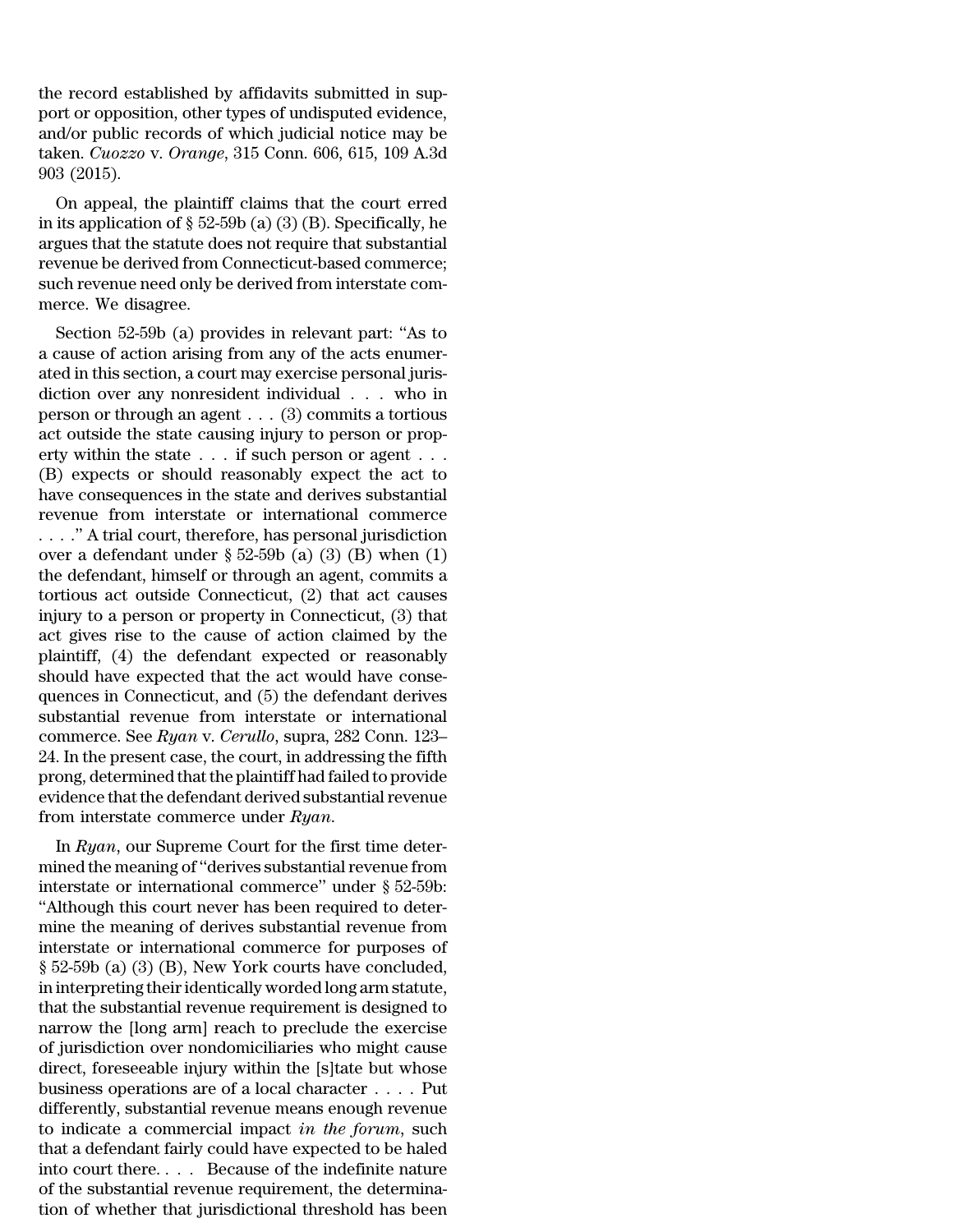met in any particular case necessarily will require a careful review of the relevant facts and frequently will entail an evaluation of both the total amount of revenue involved and the percentage of annual income that that revenue represents. Compare *Founding Church of Scientology of Washington, D.C.* v. *Verlag*, 536 F.2d 429, 432–33 (D.C. Cir. 1976) (1 percent of magazine's gross revenue, or \$26,000, [from sales in forum] constituted substantial revenue on basis of low unit price of magazines) with *Murdock* v. *Arenson International USA, Inc.*, 157 App. Div. 2d 110, 113–14, 554 N.Y.S.2d 887 (1990) ([sales in forum of] 0.05 percent of corporate defendant's total sales, totaling \$9000, did not satisfy substantial revenue requirement)." (Citations omitted; emphasis added; internal quotation marks omitted.) *Ryan* v. *Cerullo*, supra, 282 Conn. 124–25.

In the present case, the plaintiff argues that he need not demonstrate that the defendant's business dealings had any impact in Connecticut, but must only demonstrate that the defendant was engaged in interstate commerce under  $\S 52-59b$  (a) (3) (B). This is in direct contradiction to how our Supreme Court has defined ''substantial revenue'' as ''enough revenue to indicate a commercial impact *in the forum*, such that a defendant fairly could have expected to be haled into court there.'' (Emphasis added; internal quotation marks omitted.) Id., 125. We are bound by this interpretation. The plaintiff did not allege, and did not produce any evidence in support of his opposition to the defendant's motion to dismiss, that the defendant derived substantial revenue from this state's residents. The applicable state long arm statute,  $\S 52-59b(a)(3)(B)$ , thus does not authorize the assertion of jurisdiction over the defendant.

Moreover, the plaintiff's proposed interpretation of the statute, if accepted by this court, could place the statute in constitutional jeopardy. See *Cogswell* v. *American Transit Ins. Co.*, supra, 282 Conn. 523 (''[a]s articulated in the seminal case of *International Shoe Co.* v. *Washington*, 326 U.S. 310, 316, 66 S. Ct. 154, 90 L. Ed. 95 (1945), the constitutional due process standard requires that, in order to subject a defendant to a judgment in personam, if he be not present within the territory of the forum, he have certain minimum contacts with it such that the maintenance of the suit does not offend traditional notions of fair play and substantial justice'' [internal quotation marks omitted]).

In the present case, the defendant had no contact with Connecticut relating to or arising out of the automobile accident in Maryland, and there is no evidence that the defendant derived *any* revenue from Connecticut with respect to her interstate commerce activities. That automobile accident is the sum total of the interaction between the parties upon which the plaintiff relies for the establishment of personal jurisdiction in Connecticut over the defendant. For the plaintiff to assert that